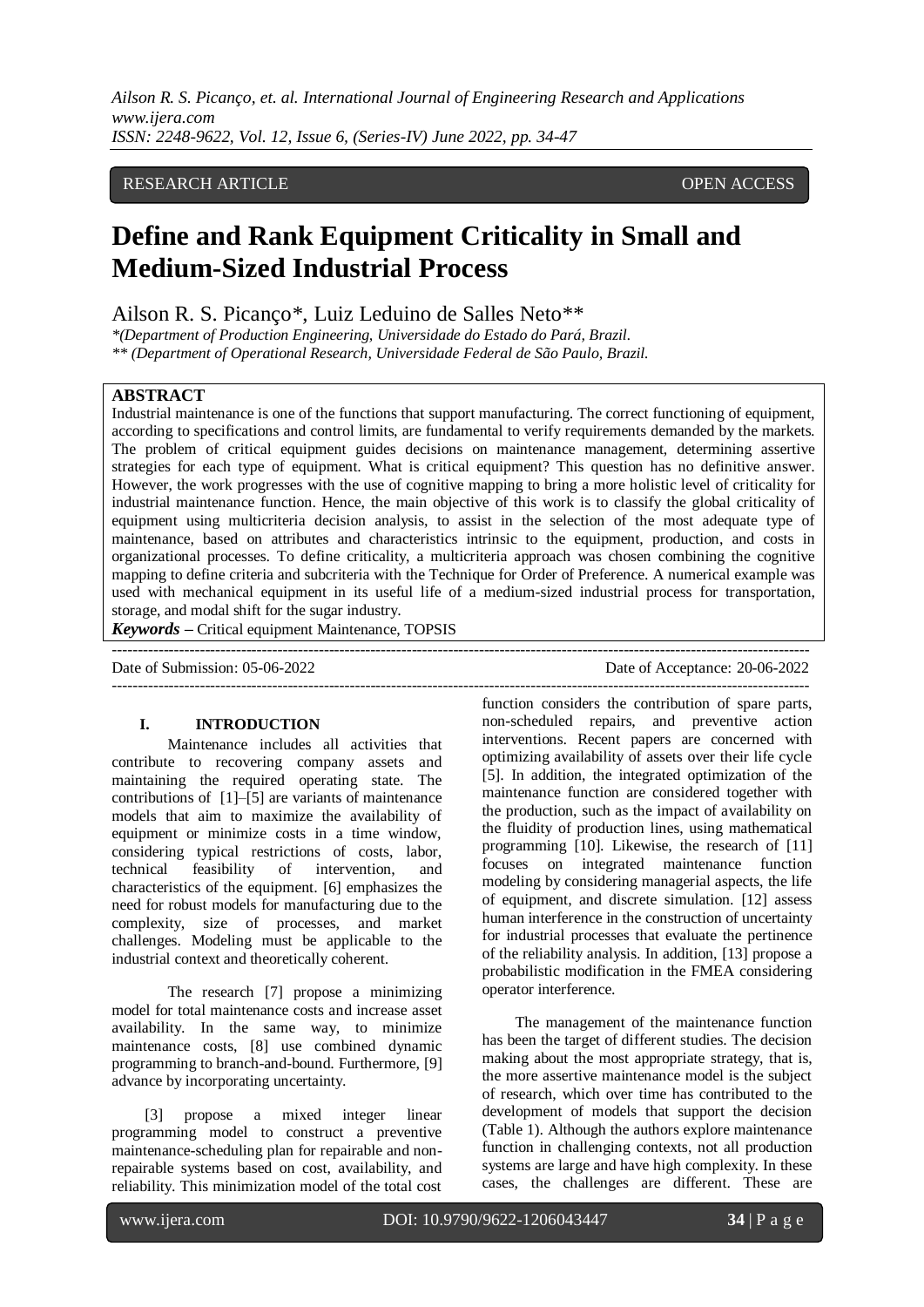extremely restrictive contexts in terms of investments, applicability, technical capacity, skilled workforce, and management capacity, which are

common challenges for small and medium-sized manufacturing.

| <b>Author</b>                                | Method                                         | <b>Contribution</b>                                                                                                                                                     | Limitation                                                                                                                                                                    |
|----------------------------------------------|------------------------------------------------|-------------------------------------------------------------------------------------------------------------------------------------------------------------------------|-------------------------------------------------------------------------------------------------------------------------------------------------------------------------------|
| Scarf (1997)                                 | Mathematical<br>Model Survey                   | Presents the research framework developed<br>up to 1997 with a mathematical approach<br>to maintenance problems.                                                        | Catalog the methods without intensifying the<br>selection problem of the type of maintenance for<br>industrial systems.                                                       |
| Metwalli.<br>Salama, and<br>Taher (1998)     | <b>Reliability Analysis</b>                    | Discusses the importance of reliability<br>analysis for choosing the right time for<br>maintenance and for selecting the most<br>assertive type.                        | Focuses on probability assessment without<br>considering subjective aspects of the operation,<br>management, and integration of the maintenance<br>function with the process. |
| Bevilacqua and<br>Braglia (2000)             | AHP                                            | Defines criteria for determining the global<br>critical to choose the type of maintenance<br>for the oil and gas industry                                               | Case study restricted to the oil and gas industry<br>with little generality                                                                                                   |
| Yao (2001)                                   | Linear<br>Programming                          | Model for preventive maintenance<br>programming in a time window                                                                                                        | Part of the assumption is that the preventive<br>strategy is the most appropriate                                                                                             |
| Jayakumar and<br>Asgarpoor<br>(2006)         | Linear<br>Programming                          | LP model to determine the most<br>appropriate time and maintenance that<br>minimizes total cost.                                                                        | The model neither evaluates the need for<br>increased availability, nor divides this degree of<br>maintenance categories (types of interventions).                            |
| Tan et al. (2011)                            | AHP and RBI (Risk<br><b>Based Inspection</b> ) | Uses a risk approach to choose a<br>maintenance strategy.                                                                                                               | RCM as an isolated strategy beyond the<br>hierarchical structure only considers security,<br>cost, added value, and feasibility.                                              |
| Lee and Cha<br>(2016)                        | Stochastic<br>Processes                        | Stochastic approach for preventive<br>maintenance schedule                                                                                                              | Does not expand the applicability horizon,<br>limited to the theoretical defense of the model.                                                                                |
| Wu et al. (2016)                             | Markovian Systems                              | Optimization of maintenance strategy<br>choices in the equipment life cycle.                                                                                            | Study based on historical failure and reliability<br>but does not consider aspects related to the<br>operation, amortization, and value-added assets.                         |
| Zhang, Zhou,<br>and Zhou $(2016)$            | Optimization under<br>uncertainty              | Optimization of series-parallel systems for<br>mechanical equipment, with dependence<br>and limited maintenance capacity.                                               | Selecting the type of intervention simplifies<br>determination of maintenance levels.                                                                                         |
| Bousdekis et al.<br>(2017)                   | Condition-Based<br>Maintenance                 | Intelligent real-time decision<br>computational models (e-maintenance)                                                                                                  | Assumes the rationality of agents, regardless of<br>subjectivity and circumstances of decision-<br>making by stakeholders.                                                    |
| Hu, Jiang and<br>Liao (2017)                 | Dynamic<br>Programming                         | Considers the imperfection of maintenance<br>operations, in the context of reliability                                                                                  | Does not cover the quality of imperfect<br>information in terms of PM, nor the possibility<br>of application in an MBC context.                                               |
| Hwan,<br>Finkelstein and<br>Levitin $(2017)$ | Nonlinear<br>Programming                       | Addresses the relation of the corresponding<br>cost rate over an infinite time horizon and<br>analyzes an optimal solution (ideal $t$ that<br>minimizes the cost rate). | Developing approach, which does not yet<br>consider the possibility of exchanging end-of-<br>life items.                                                                      |

**Table 1** Review of maintenance model literature

The meta-language that causes restrictions on the technical inability to obtain advanced software and workforce able to develop robust computer models provides research for a feature. Creative alternatives are proposed to develop models and solution to determine criticality.

Choosing the most appropriate type of maintenance for a set of equipment is not trivial [23]. It requires analysis of their importance for the production process by management indicators. The choice of these may vary, but are typically related to maintainability, cost, downtime, reliability, and environmental and labor risks [24].

Setting up a system to support maintenance strategies depends on many factors, such as the complexity of maintenance tasks, staffing skills, and available facility, and is therefore a very critical problem in maintenance management [25].

According to [26] maintenance strategies are the different types of tasks including actions, procedures, resources and time. Hence, the main objective of this work is to establish a classification of the global criticality of equipment using multicriteria decision analysis, to assist in the selection of the most adequate type of maintenance, based on attributes and characteristics intrinsic to the equipment, production, and costs in organizational processes. To define criticality, a multicriteria approach has been chosen combining the cognitive mapping for the definition of criteria and sub criteria to the TOPSIS for the ordering. A numerical example was used with mechanical equipment in its useful life of a medium-sized industrial process of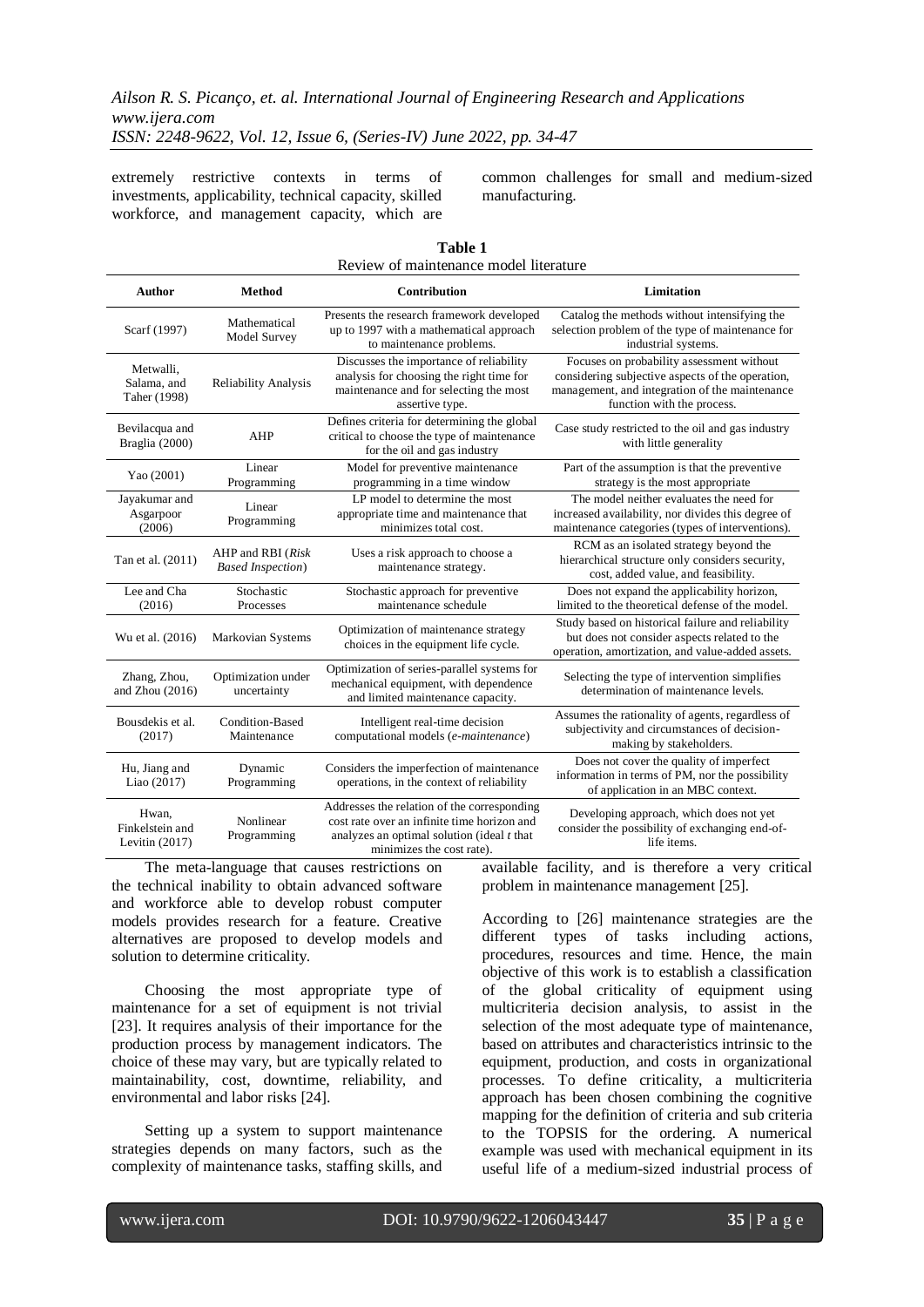transportation, storage, and modal shift for the sugar industry.

Methodologically the determination of critical equipment can be summarized in three basic stages (Figure 1). First data are collected and normalized so that the matrix is used to attribute weights and in the multicriteria approach. The second phase consists of the multicriteria treatment given to the problem; the 15 criteria are combined into 5 fundamental criteria using the TAW method, to then calculate the criticality with the TOPSIS method. Finally, the third phase entails the classification of the equipment based on the criticality, the traditional model of the "knapsack problem", later validated by the managers for the selection of equipment.





## **II. A MULTICRITERIA APPROACH TO DETERMINE CRITICAL EQUIPMENT**

Multiple-Criteria Decision Method (MCDM) features a variety of tools and methodologies that contribute to the decision-making process. MCDM develops an evaluation of a finite set of alternatives in the light of two or more years, which are commonly found in conflict [27].

Typically, a classic model sorts a set of n alternatives,  $A = \{a_1, a_2, ..., a_n\}$  under evaluation of m criteria,  $C = \{c_1, c_2, ..., c_m\}$ . If the evaluation is performed by a deterministic function, the problem can be represented by an array  $D = [d_{ij}]$  for each  $d_{ij}$ , representing the evaluation of the alternative for the criterion  $i$  and  $j$ . In this problem mode, importance is usually assign to each criterion by means of a weight vector  $w = [w_1, w_2, ..., w_m]$ . The attribution of weights in turn can be performed by supervised, unsupervised, or hybrid methods [28].

The methods develop a rational way to better understand decision problems. Their tools propose a deeper insight into the alternatives, risks, and consequences at the time of decision-making. Thus, they allow better and more adequate solutions to the strategic objectives [29].

A multicriteria support methodology tends to carry out the decision-making process in a way that is neutral, objective, valid, and transparent. For [30] these problems are divided into four typical contexts:

Choose  $(P,\alpha)$ : Select an alternative or a set of alternatives within several proposals;

Classification (P.ß): Categorize the alternatives in predefined available clusters;

Ordination (P.γ): Establish the priority of alternatives, by developing a positioning procedure, to create a ranking

Description (P.δ): Describe the alternatives of the set and its consequences

In this research, the question of the problematic (P.γ) refers to establishing the order of the current alternatives. The multicriteria method selected for the work was TOPSIS (Technique for Order Preference by Similarity to Ideal Solution), which essentially evaluates the performance of alternatives through similarity with the ideal solution.

## **a. DETERMINATION OF CRITICALITY PARAMETERS**

The preventive approach is not suitable for all equipment, only to those most critical to the production process, thus avoiding unnecessary investments that provide meager results.

According to [31], the determination of critical equipment is highlighted in the selection of the maintenance strategy. [32] propose that critical equipment is selected from the relevance in the process, the degree of redundancy, and impact on maintenance costs based on variables, such as cost, risk, and priority. The action focuses on real points of improvement and performance.

Table 2 presents some recent approaches to determine criteria for the overall criticality of equipment for maintenance. We used the cognitive mapping from a bibliographic research to define the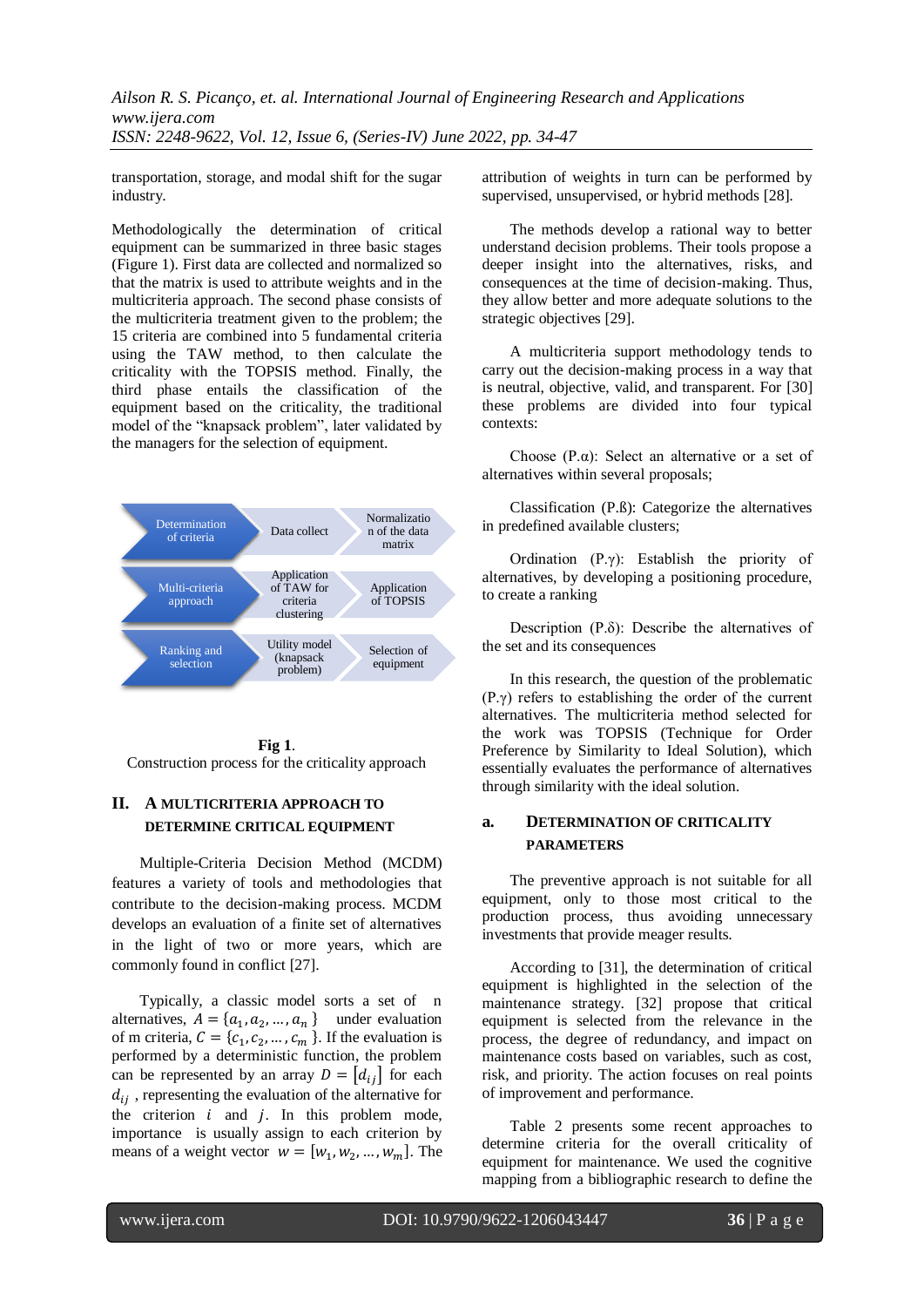criteria, considering the heterogeneity found in the literature.

Cognitive mapping can establish hierarchical relations between the concepts expressed by the exposure takers. It identifies the functional relations (middle/end) between concepts. For this perspective, the individual views of decision- makers are organized and the resulting ambiguities and contradictions are harmonized with the internalization of information [39].

The treatment of ambiguities and contradictions intensified individual opinions drawn by merging the cognitive maps of each of the decision-makers or documents (in case of documentary analysis). This provides a rich and global view of the problematic situation under review [40].

A structured documentary research was done on the literature from 1988 to 2017, and an understanding was sought for the following questions:

- How does maintenance interfere with the functioning of production processes?
- How to measure the criticality of systems?
- What are the critical areas for maintenance management?

The initial date of the survey of 1988 was chosen due to the publication that year of one of the main maintenance management systems, TPM [41]. Some seminal and contemporary texts were written in the area to construct the cognitive map. The construction focused on global maintenance texts, especially handbooks that present consolidated concepts in the field, avoiding articles with propositions, innovations, and case studies, because the interest is based on the fundamental concepts of function maintenance.[25], [41]–[49].

|  | What are the main maintenance indicators? |  |
|--|-------------------------------------------|--|
|  |                                           |  |

| Authors                         | <b>Criteria</b>                                                                            |  |  |  |  |
|---------------------------------|--------------------------------------------------------------------------------------------|--|--|--|--|
| Bevilacqua & Braglia (2000)     | Safety, importance in the process, maintenance costs, frequency of failures, and           |  |  |  |  |
|                                 | average time stopped.                                                                      |  |  |  |  |
| Zaions $(2003)$                 | Impact on production, product quality, human security, safety of the installations,        |  |  |  |  |
|                                 | environmental safety, and maintenance cost.                                                |  |  |  |  |
| Smith & Hinchcliffe (2004)      | Bulk of preventive or corrective activities, maintenance costs, impact on production,      |  |  |  |  |
|                                 | human security, and environmental safety.                                                  |  |  |  |  |
| Wang, Chu & Wu, (2007)          | Safety, cost, value added, production losses, fault identification, technical reliability, |  |  |  |  |
|                                 | and operator acceptance.                                                                   |  |  |  |  |
| Tan et al. (2011)               | Safety, cost, feasibility, and added value.                                                |  |  |  |  |
| Zaim et al. $(2012)$            | Safety, cost, feasibility, and added value.                                                |  |  |  |  |
| Makinde,<br><b>Mpofu</b><br>and | Shutdowns and production losses, implementations costs, MTTR, repair and                   |  |  |  |  |
| Ramatsetse (2016)               | maintenance costs, level of automation, spare parts, customer satisfaction, safety, and    |  |  |  |  |
|                                 | ability to execute.                                                                        |  |  |  |  |
| Carnero & Gómez (2017)          | Maintenance costs, sustainability, safety, and impact on the process.                      |  |  |  |  |
| Bousdekis et al. (2017)         | Reliability, OEE, security level, costs, and execution capacity.                           |  |  |  |  |

**Table 2** Criteria used to determine the criticality of equipment maintenance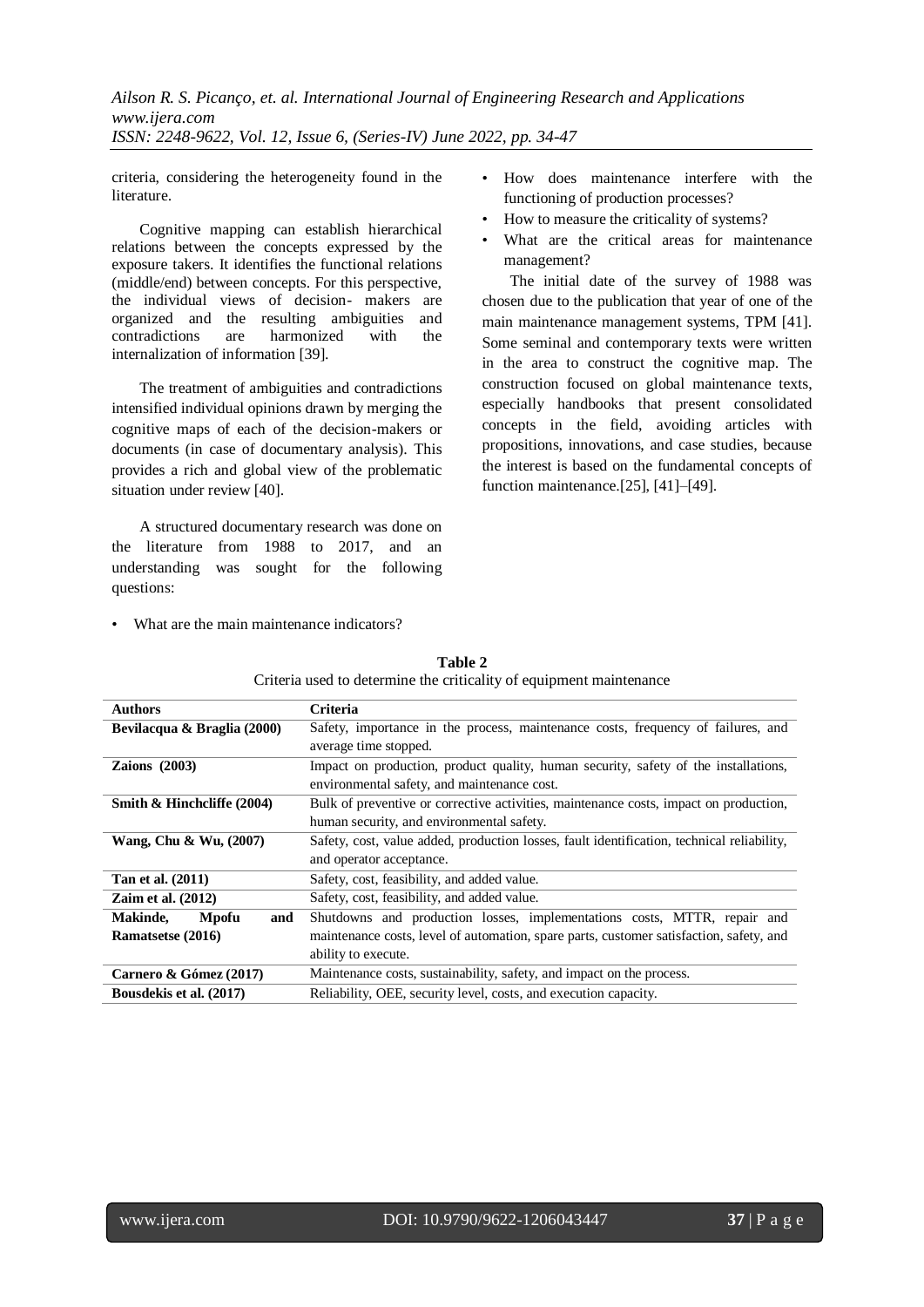*Ailson R. S. Picanço, et. al. International Journal of Engineering Research and Applications www.ijera.com*



*ISSN: 2248-9622, Vol. 12, Issue 6, (Series-IV) June 2022, pp. 34-47*

**Fig 2**. Cognitive Map

The Cognitive Map (Fig. 2) presents 42 concepts that after analysis were divided into five clusters: equipment features (gray); lifetime analysis (yellow); impact on the production process (orange); value and costs of equipment (green); and risks (blue).

CLUSTER 1, regarding the characteristics of the equipment, addresses the specifications of each item in terms of automation, the need for specialized or unskilled labor, as well as the technical requirements for operation and maintenance. The maintainability of items that unfolds in time and cost of repair are also investigated.

CLUSTER 2, analyzes the useful life of the equipment. The information and characteristics collected here are a substantial basis for the elaboration of the failure modes and effect analysis (FMEA). This diagnoses the phase in which the equipment (mechanical) is made, its life or degeneration, through the collection of fault information, analysis of the curves from the tolerance levels specified by the production process.

The contextualization of the equipment in the production process and the impact of an unscheduled shutdown is dealt with in CLUSTER 3. The OEE is the main indicator, as well as verification of serial items and redundancies in the process. CLUSTERS 4 and 5 address costs for maintenance, repairs, and unscheduled faults; environmental and occupational safety risks, respectively.

The criteria were determined from the analysis of the cognitive map. For each cluster or Fundamental Viewpoint (PVF), 2–5 relevant criteria emerged for judging the overall criticality of the systems. For further application of the TOPSIS method, values obtained will be normalized. In all, 15 criteria seek to draw a complete picture of the physical asset in relation to maintenance and production management. The criteria measures vary from monetary values, increasing scale (1 is very low and 5 is very high), going through probabilities in percentage, number of hours, and quantity. The characteristics of the equipment and part costs generate more criteria; however, only two criteria are necessary to contemplate the useful life analysis and risks (environmental and safety).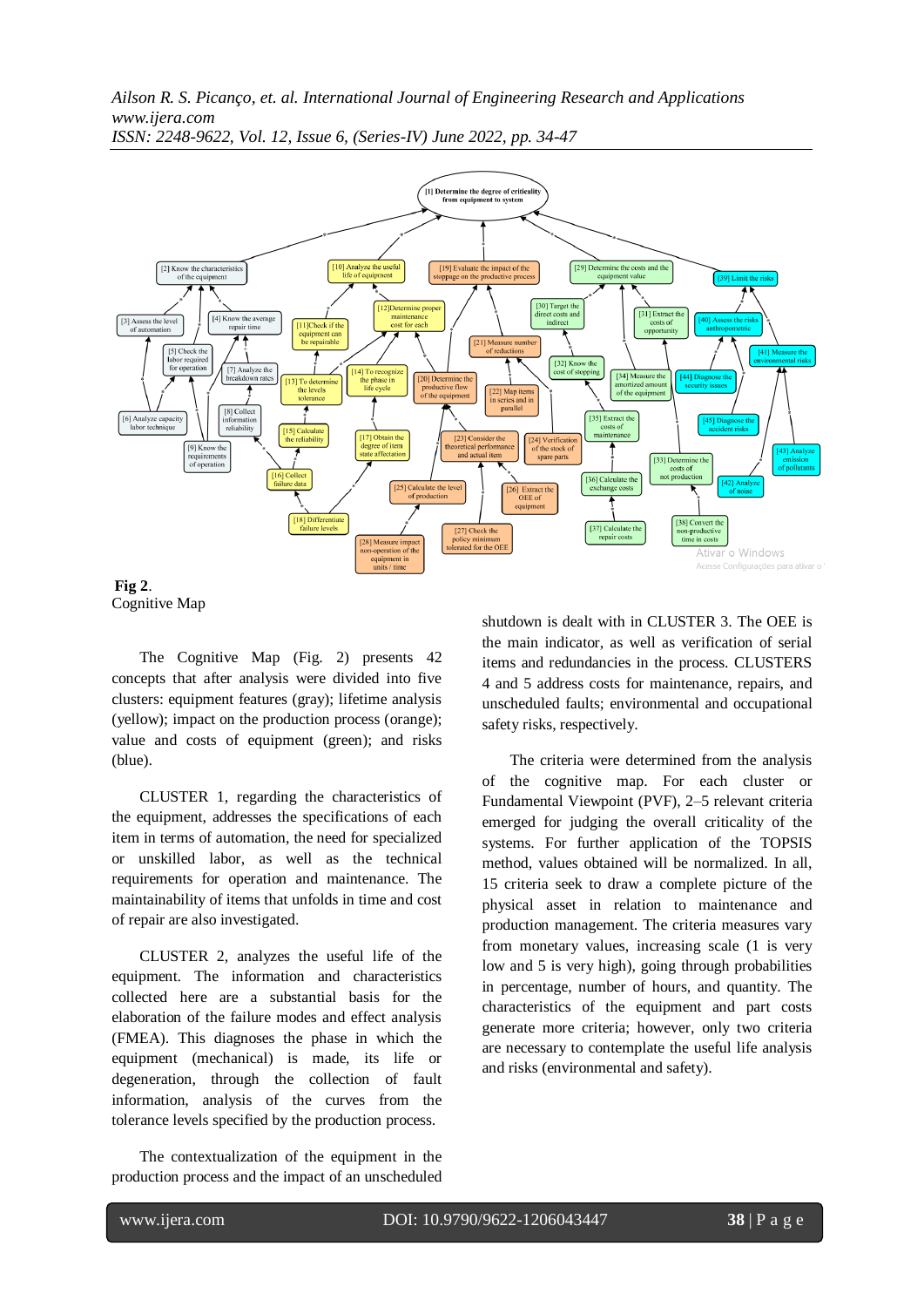|                | munanois ioi vinnamy                   |                                     |                                                      |                                                                               |  |  |  |  |  |  |
|----------------|----------------------------------------|-------------------------------------|------------------------------------------------------|-------------------------------------------------------------------------------|--|--|--|--|--|--|
| <b>Index</b>   | <b>PVF</b>                             | <b>Criteria</b>                     | <b>Measurement</b>                                   | <b>Description</b>                                                            |  |  |  |  |  |  |
| Cl             |                                        | Automated operation?                | Binary -<br>$(1)$ Yes $(0)$ No                       | Related to automation equipment                                               |  |  |  |  |  |  |
| C <sub>2</sub> | Equipment                              | Requires skilled<br>operation?      | Binary -<br>$(1)$ Yes $(0)$ No                       | Operator Qualification, required level of technical<br>depth                  |  |  |  |  |  |  |
| C <sub>3</sub> | features                               | MTTF/MTBF                           | Hour                                                 | Mean time between failures or until failure                                   |  |  |  |  |  |  |
| C <sub>4</sub> |                                        | <b>MTTR</b>                         | Hour                                                 | Mean Time to Repair - maintainability index                                   |  |  |  |  |  |  |
| C <sub>5</sub> |                                        | Number of<br>Redundancies           | Amount                                               | How many devices operate in parallel to this,<br>redundancies                 |  |  |  |  |  |  |
| C6             | Impact on the<br>production<br>process | Minimum OEE<br>tolerated            | $\frac{0}{0}$                                        | Overall effectiveness, central indicator of TPM                               |  |  |  |  |  |  |
| $C$ 7          |                                        | <b>Impact on Process</b>            | Increasing scale from<br>$1$ to $5$                  | Level of impact on the process in case of failure                             |  |  |  |  |  |  |
| C8             | Lifetime analysis                      | State Lifecycle                     | $(1)$ Useful Life - $(2)$<br>Initial - (5) Mortality | Evaluation of the bathtub curve stages                                        |  |  |  |  |  |  |
| C9             |                                        | Minimum reliability<br>tolerated    | $\%$                                                 | Reliability indicator, following a cumulative F.D.P                           |  |  |  |  |  |  |
| C10            |                                        | Value Amortized<br>Equipment        | \$                                                   | Financial value of the equipment after depreciation<br>in time                |  |  |  |  |  |  |
| C11            | Value and costs                        | Repair Cost                         | \$                                                   | Average repair value                                                          |  |  |  |  |  |  |
| C12            | of equipment                           | <b>Replacement Cost</b>             | \$                                                   | Average exchange considering k suppliers                                      |  |  |  |  |  |  |
| C13            |                                        | Unscheduled<br>Shutdown Cost        | \$                                                   | Cost generated by disorder to the productive<br>process in case of a stoppage |  |  |  |  |  |  |
| C14            | <b>Risks</b>                           | Level of risk to the<br>environment | Increasing scale from<br>$1$ to 5                    | Impact that dysfunctions can cause to the<br>environment                      |  |  |  |  |  |  |
| C15            |                                        | Level of security risk              | Increasing scale from<br>$1$ to 5                    | Relative to occupational hazards                                              |  |  |  |  |  |  |

**Table 3. Indicators for criticality**

# **b. CLUSTERING CRITERIA USING TRADEOFF ANALYSIS WEIGHTING (TAW)**

TAW is an unsupervised targeting method developed to identify the relationships between the criteria. It was designed to capture linear regression information from the pairing of criteria, to translate them into weights [37].

According [37], because of its objective nature, a decision maker has no chance to influence the weights. The author points out that the decision maker's point of contact with the results is restricted to the selection criteria and the collection of alternative performance information for each criterion. The method tends to enhance the scope of conflicting criteria, with negative correlations rather than positively correlated criteria, that keeps redundancies between the evaluations of alternatives.

This classic decision problem has a set of *n* alternatives  $A = \{a_1, a_2, ..., a_n\}$ , under evaluation of *m* criteria,  $C = \{c_1, c_2, ..., c_m\}$ . If the evaluation is performed by a deterministic function, the problem

can be represented by a matrix  $|d_{ii}|$  for each  $d_{ii}$ representing the evaluation of alternative *i* in relation to criterion *j* in a standardized way. The result of the method will provide the importance attributed for each criterion by means of a weight vector  $w =$  $[w_1, w_2, ..., w_m].$ 

Let a classical linear regression model be  $C_K = a_{ki}$ .  $C_i + b_{ki}$  between the criteria  $C_K$  and  $C_i$ , where the second is independent variable and  $R_{ki}^2$  and its determination coefficient. The first phase of the method determines the influence of matrix  $M^{TAW}$ , which is defined by  $M^{TAW} = CL$ . CD. Where *CL* is an array whose components are the linear coefficient values straight $a_{ki}$ . On the other hand, *CD* is a matrix whose values recover the determination of the coefficient of linear regression $R_{ki}^2$ . The matrices with the same size are multiplied (Hadamard product) to compose  $M^{TAW}$ .

In the second stage, the aggregation of values is performed to obtain the weights of each test by means of  $w_i = \frac{s}{\sqrt{m}}$  $\frac{S_j}{\sum_{m,k=1}^m S_k}$ , where  $S_j = \frac{S_j}{S}$  $\frac{f}{s_I^+}$  with  $S_j^- = \sum_{k=1}^m \left| m_{j,k}^{TAW} \right| \;\;\; \forall \; j = 1,2,...,m/m_{j,k}^T$ and  $S_j^+ = \sum_{k=1}^m \left| m_{j,k}^{TAW} \right| \quad \forall j = 1,2,...,m/m_{j,k}^T$  $\mathbf{0}$ .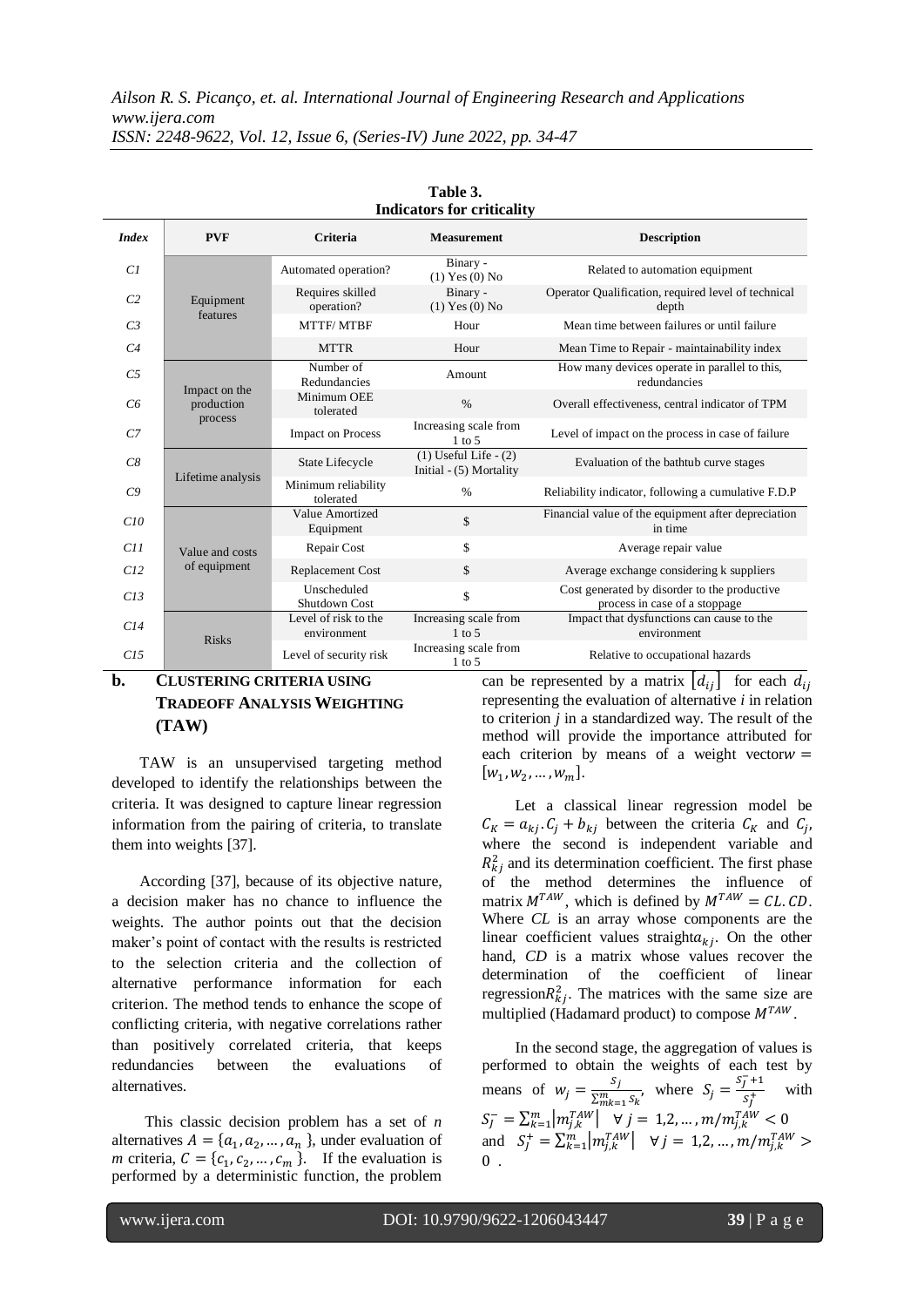The component  $S_I^-$  is obtained by adding the negative values of the lines of the  $M^{TAW}$  matrix, which measures the amount of conflicting information that this criterion causes in the others. On the other hand, the  $S_t^+$  component is calculated by adding the positive numbers in the columns of the  $M^{TAW}$  matrix. In turn, it measures the intensity with which this criterion is influenced by the others, without conflict relations (negative numbers).

#### **III. NUMERICAL CASE**

To understand the steps and conjugation techniques to obtain the ranking based on the overall criticality of equipment and maintenance type selection logic, a numerical case is presented. This is composed by a set of 20 mechanical equipmentintensive logistical processes of the sugar industry.

Data were collected from these devices based on the 15 criteria already presented in Table 3. This information can be analyzed in detail in Appendix 1.

With properly normalized data, the TAW is applied to agglutinate the criteria in the clusters obtained in cognitive mapping. It separates the respective cluster data, then obtains a matrix of the linear regression coefficients (CL Matrix) and the matrix  $R^2$ (Matrix CR). With the matrix product,  $S_t^+$ and  $S_I^-$  values are obtained. With them the weights Sj and later adjusted are calculated. The unified value of the cluster is obtained by summing the products of the criteria and their weights set  $S_i$ . The procedure for CLUSTER1 (Equipment features) is depicted in Figure 3.

Even before submitting the data clumped in the TAW method, Table 4 provides the information evaluated to manage maintenance. For a context of weight equality, the average may suggest a prepower of one cluster over another in the global criticality, in turn, larger deviations suggest greater heterogeneity of the equipment before the cluster.



**Fig 3**. TAW application procedure for CLUSTER1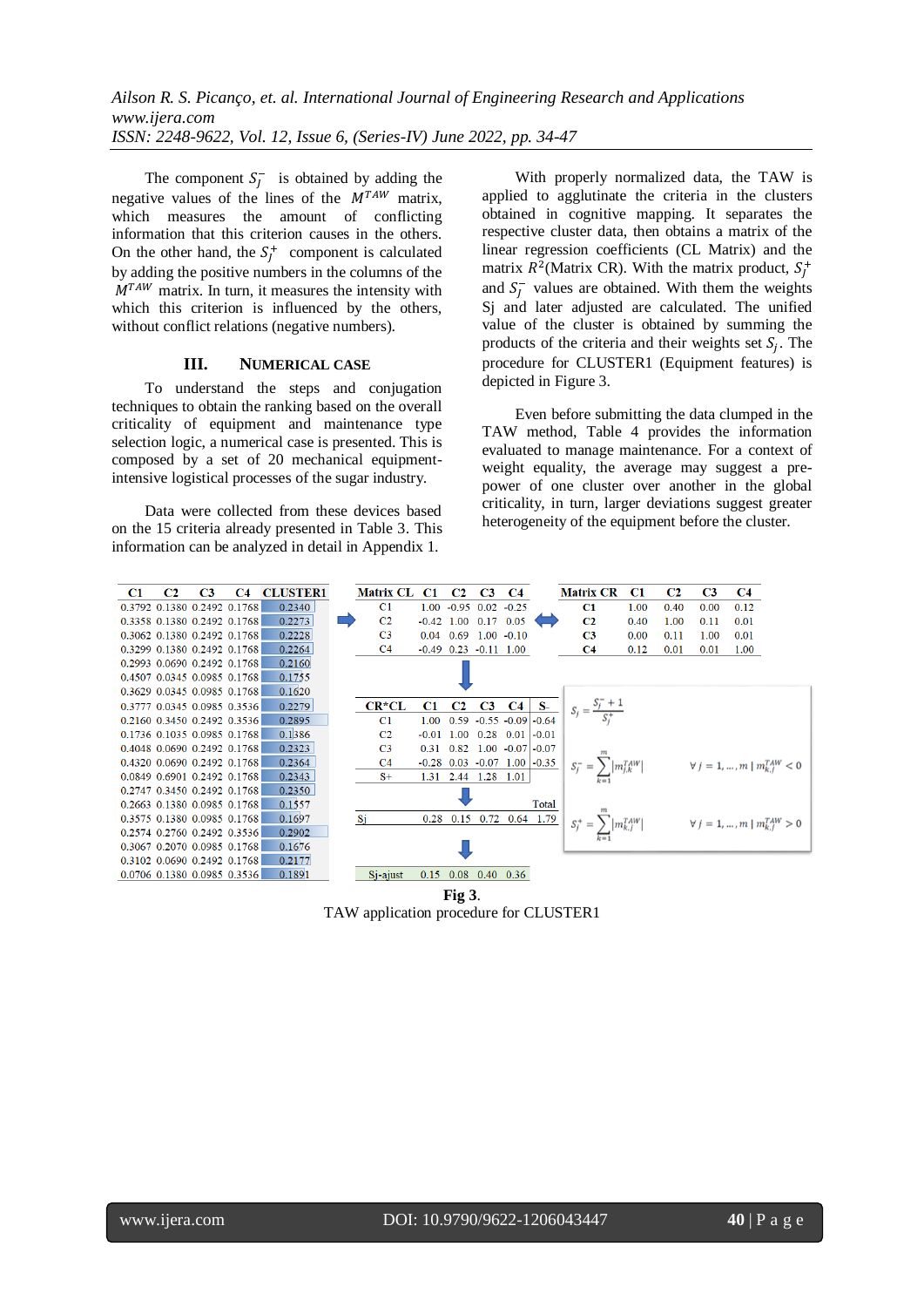| Equipment         | <b>Equipment</b> | <b>Useful Life</b> | <b>Impact on the</b>    |        |              |
|-------------------|------------------|--------------------|-------------------------|--------|--------------|
| (TAG)             | <b>Feature</b>   | <b>Analysis</b>    | <b>Costs</b><br>process |        | <b>Risks</b> |
| <b>ELV01</b>      | 0.2340           | 0.1552             | 0.171038944             | 0.1062 | 0.1911       |
| <b>ELV02</b>      | 0.2273           | 0.1552             | 0.081785779             | 0.0830 | 0.1911       |
| <b>ELV03</b>      | 0.2228           | 0.1552             | 0.081785779             | 0.0830 | 0.1911       |
| <b>ELV04</b>      | 0.2264           | 0.1552             | 0.081785779             | 0.0830 | 0.1911       |
| <b>ELV05</b>      | 0.2160           | 0.1552             | 0.104099604             | 0.0896 | 0.1911       |
| <b>BAL01</b>      | 0.1755           | 0.2590             | 0.272712502             | 0.1128 | 0.1179       |
| <b>BAL02</b>      | 0.1620           | 0.2590             | 0.183459337             | 0.1377 | 0.1179       |
| <b>BAL03</b>      | 0.2279           | 0.2590             | 0.183459337             | 0.1377 | 0.1179       |
| <b>MTC</b>        | 0.2895           | 0.2317             | 0.374386061             | 0.1267 | 0.1951       |
| <b>MMC</b>        | 0.1386           | 0.2233             | 0.285132896             | 0.2004 | 0.3050       |
| RCK01             | 0.2323           | 0.1720             | 0.18473571              | 0.1462 | 0.1911       |
| RCK <sub>02</sub> | 0.2364           | 0.1720             | 0.18473571              | 0.1462 | 0.1911       |
| <b>FOR01</b>      | 0.2343           | 0.2328             | 0.3136372               | 0.3380 | 0.3863       |
| <b>FOR02</b>      | 0.2350           | 0.2328             | 0.224384035             | 0.2208 | 0.3863       |
| <b>ROL01</b>      | 0.1557           | 0.2265             | 0.164911224             | 0.0531 | 0.2357       |
| <b>ROL02</b>      | 0.1697           | 0.2265             | 0.164911224             | 0.0531 | 0.2357       |
| <b>EXT01</b>      | 0.2902           | 0.3025             | 0.285132896             | 0.1682 | 0.2684       |
| DSD <sub>01</sub> | 0.1676           | 0.2422             | 0.3136372               | 0.1000 | 0.1179       |
| DSD <sub>02</sub> | 0.2177           | 0.2422             | 0.224384035             | 0.0762 | 0.1179       |
| <b>REF01</b>      | 0.1891           | 0.2852             | 0.285132896             | 0.4638 | 0.1545       |
| <b>Average</b>    | 0.2124           | 0.2171             | 0.2083                  | 0.1463 | 0.2047       |
| $\sigma$          | 0.0411           | 0.0474             | 0.0854                  | 0.0998 | 0.0806       |

**Table 4.** Results of unified criteria with TAW

#### **a. SORTING THROUGH THE TOPSIS**

TOPSIS of [51] is a method to support decision-making used to sort the alternatives based on the preference by similarity to an ideal solution . The so-called "ideal" solution is one that maximizes benefit criteria or minimizes cost criteria. On the other hand, the "anti-ideal" solution maximizes cost criteria and minimizes benefit criteria. The best solution with the approach of TOPSIS method is the alternative that is simultaneously closer (shorter distance) to the positive ideal solution and further away (longer distance) from the negative ideal solution. The theoretical example in Figure 4 shows the behavior of the method for 2 criteria (C1 and C2) and 5 alternatives.





Appendix I contains the decision matrix with the values of the alternatives (equipment) corresponding to the respective criteria obtained from cognitive mapping. The weight vector assigned to each criterion is presented in Table 5, obtained from [52] based on information theory.

This vector was obtained from the maintenance department responsible for the terminal. It is therefore a supervised weight allocation. In turn, the degree of diversity  $d_i$  of the information is defined  $d_i = 1 - e_i$ . Finally, the weights  $w_k$  corresponding to each criterion  $C_i$  are defined by  $W_i = \frac{d}{\sqrt{n}}$  $\Sigma^n_j$ framing the vector of weights of each criterion.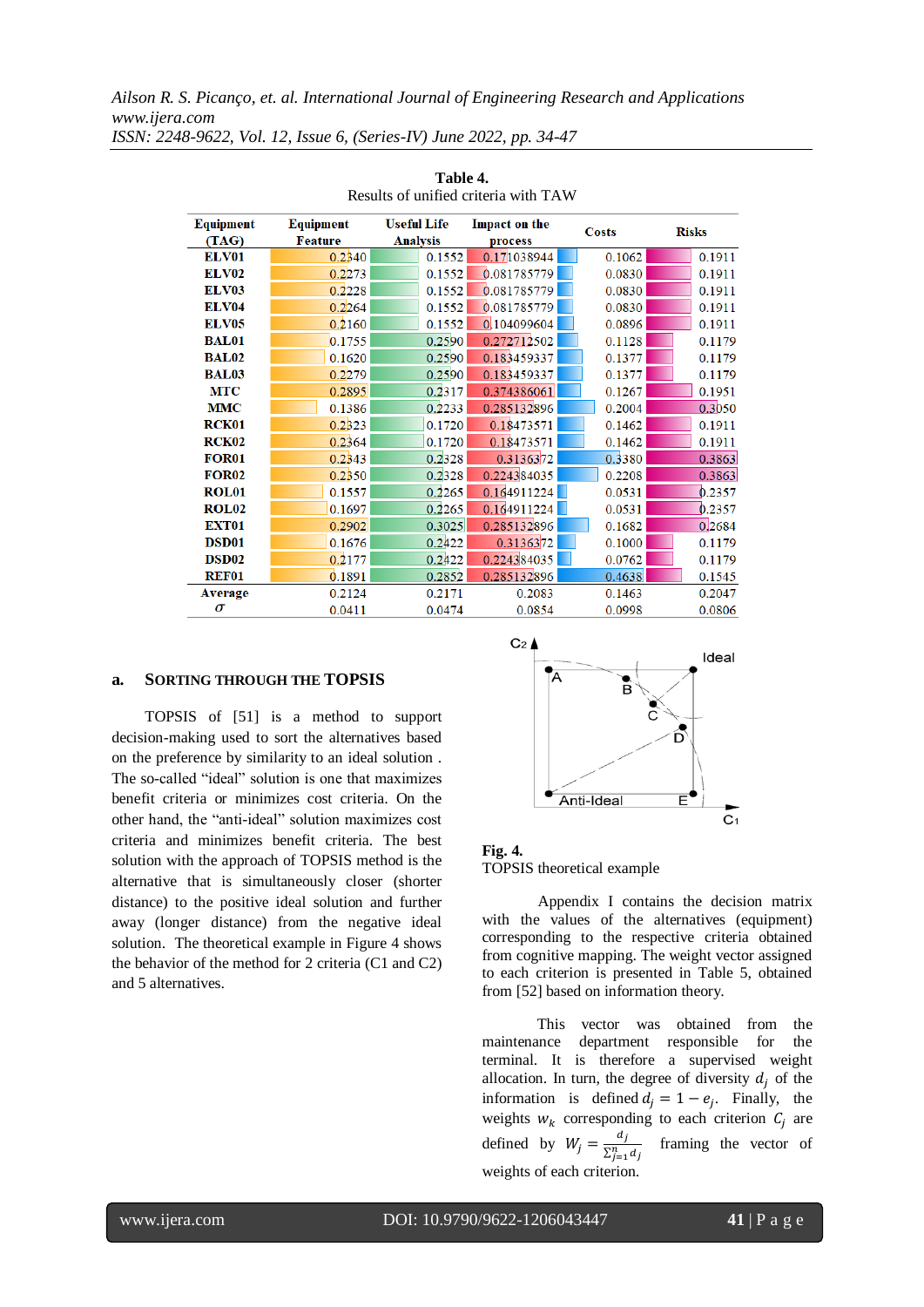*Ailson R. S. Picanço, et. al. International Journal of Engineering Research and Applications www.ijera.com*

| ISSN: 2248-9622, Vol. 12, Issue 6, (Series-IV) June 2022, pp. 34-47 |  |  |  |  |  |  |  |  |  |
|---------------------------------------------------------------------|--|--|--|--|--|--|--|--|--|
|---------------------------------------------------------------------|--|--|--|--|--|--|--|--|--|

| Table 5 |  |  |  |
|---------|--|--|--|
|         |  |  |  |

| Weight vector of each criterion |  |                                                  |    |  |     |  |  |  |  |
|---------------------------------|--|--------------------------------------------------|----|--|-----|--|--|--|--|
|                                 |  | Criteria Cluster Cluster Cluster Cluster Cluster |    |  |     |  |  |  |  |
|                                 |  |                                                  |    |  |     |  |  |  |  |
| W.                              |  |                                                  | 02 |  | 0.5 |  |  |  |  |

Weights vector possession, and decision matrix normalizes scale to avoid problems or must leave the non-dimensional array so that data can be compared between the criteria. Thus, the data is normalized and weighted using entropy method for application in TOPSIS (Table 4). The normalized matrix is defined and weighted based on the solutions  $A<sup>+</sup>$ (ideal) and  $A^-$  (anti-ideal) in Table 6.

|       | Table 6<br>Ideal and anti-ideal solutions |                                    |  |  |  |  |  |  |  |
|-------|-------------------------------------------|------------------------------------|--|--|--|--|--|--|--|
|       |                                           | CL1 CL2 CL3 CL4 CL5                |  |  |  |  |  |  |  |
| $A^+$ |                                           | 0.0290 0.0302 0.0749 0.1855 0.0773 |  |  |  |  |  |  |  |
| $A^-$ |                                           | 0.0139 0.0155 0.0164 0.0213 0.0236 |  |  |  |  |  |  |  |

To check the distance from the alternatives to the solutions  $A^+$  and  $A^-$  for each criterion, the Euclidean distances are used  $d_i^+ = \sqrt{\sum_{i=1}^n (p_{ij} - p_i^+)^2}$  $\sum_{i=1}^{n} (p_{ij} - p_j^{\dagger})^2 d_i^ \left[\sum_{i=1}^n (p_{ii} - p_i^{-})^2\right]$  $_{i=1}^{n}(p_{ij}-p_j^{-})^2$ , whose values are elucidated in Appendix III. With the distances, the relative proximity obtained by  $\xi_i = \frac{d_i^2}{dx_i^2}$  $\frac{a_i}{(d_i^+ + d_i^-)}$  is the indicator that allows the ordering of alternatives. Table 6 and Figure 2 show the overall criticality ranking obtained by TOPSIS method.



Ranking of equipment in descending order of overall criticality

The Pareto line on the graph (Figure 5) indicatew the cumulative contribution on the overall equipment criticality, checking how much each equipment impacts the process in the 15 analyzed criteria. The difference of criticality, although adjusted, of ref01 and FOR01 items are considerably higher than the others. These are highly critical equipment, due to very low maintenance (high MTTR), high exchange value, and occupational and environmental risks at maximum level (5). Therefore, the attentions with the more robust maintenance strategies should be adopted. If the costs of this are not compensatory, the equipment can be exchanged.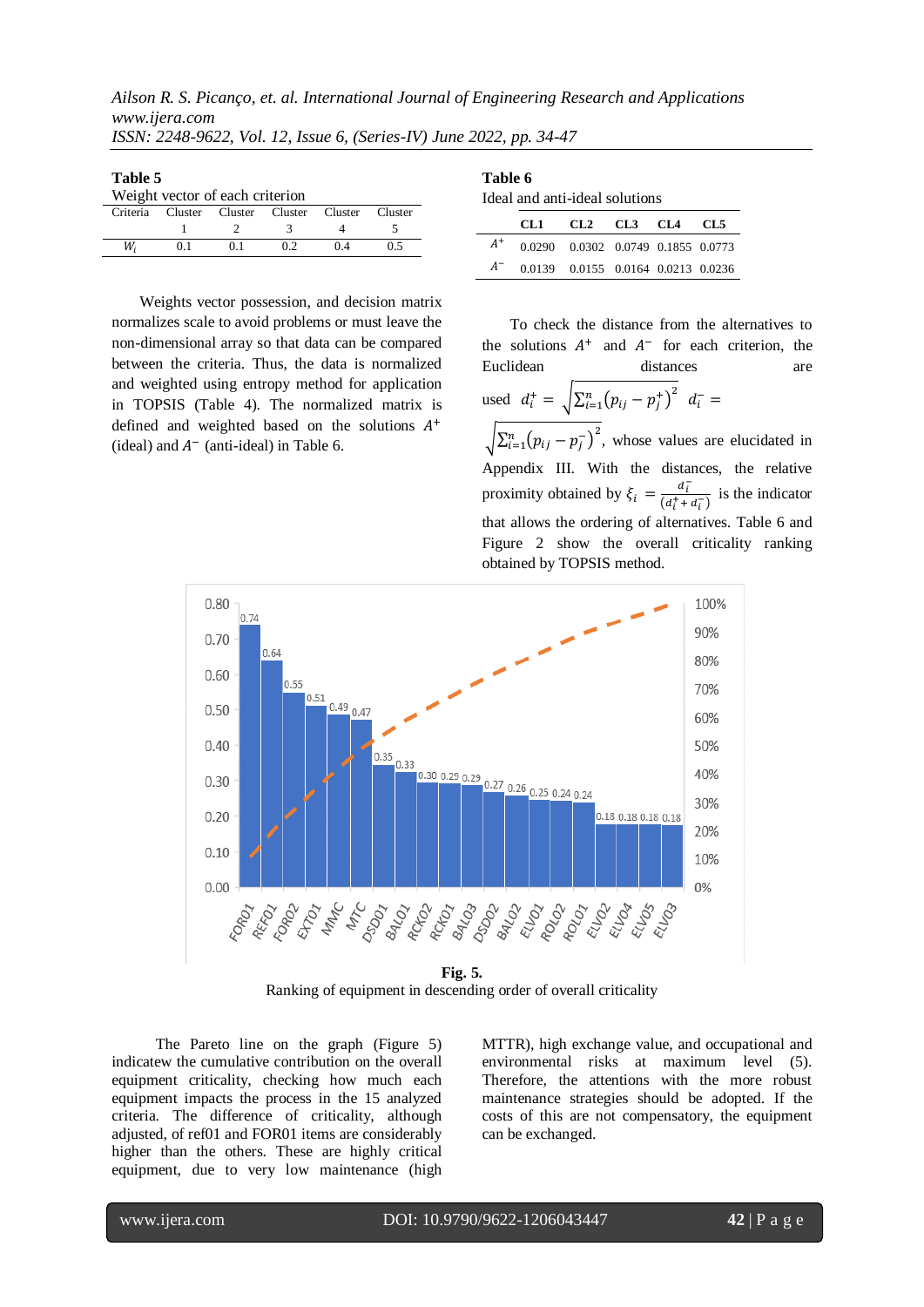

**Fig. 6** Comparison with the minimum-critical criteria

Figure 6 compares the extreme equipment relative to the analyzed object of. The ref01 and FOR01 equipment are the most critical, with the closest matches of the positive ideal solutions (A+), on the other hand, ELV03 was stated as less critical and therefore approaches the ideal negative solutions for each cluster (A-).

It can be inferred that the ELV01, compared to the other family (ELV) has a higher criticality. In terms of maintenance, it is a device for end of life, so no residual value, with increased frequency of failures, but its criticality is intermediate, due to existence of other 4 redundancies.

Finally, the REF01, FOR02, and MMC items must have high attention compared to others, which suggests, as the FOR01, a different maintenance strategy in terms of monitoring, investment, and development (specific recovery - KOBETZU Kaizen).

# **b. CHOICE OF ITEMS FOR EACH TYPE OF MAINTENANCE**

The modeling process for PM in small and medium business contexts is not trivial. It should consider the technical ability to obtain the solution where there is a shortage of staff and tools. This makes it challenging to model the trade off against the feasibility in the precise characterization of the system, that is, satisfactory modeling of the studied reality. To select the most critical equipment considering the fundamental restrictions on preventive maintenance cost and operability of the workforce, a knapsack problem of two restrictions (cost and labor) was used that maximizes the utility rate (parameter obtained by TOPSIS):

$$
Maximize \tF = \sum_{i=1}^{n} u_i \t x_i \t (1)
$$

S.t:

$$
\sum_{\substack{i=1 \ n}}^{n} x_i * CP_i^* \le CT_{period} \tag{2}
$$

$$
\sum_{i=1} x_i * c^* \le HH_{period} \tag{3}
$$

 $x_i = [0,1]$  $\forall i = 1, 2, ..., N$  $(4)$ It is proposed to maximize utility -  $u_i$  of items i selected for preventive maintenance (1) under two capacity constraints. The first (2) is relating to the

unrestricted maintenance cost  $\mathcal{CP}_i^*$ , where the maintenance interval is the minimum in the desired window e; the second (3) is on the capacity of labor also for the same context -  $c^*$ .

With information about criticality and the average costs of coefficients, it is possible to select using the above modeling. The parameters listed on the sugar terminal equipment are in Table 7.

Application of the model reached the conclusion that REF01 items, FOR02, MMC, MTC, and EXT01 should be selected for preventive maintenance, while the other for corrective. Note that the production process equipment 20, 5 correspond chosen by 82.7% in maintenance costs recorded in the previous period. The backpack of the solution differs from the greedy solution that would include the FOR01 and DSD01 equipment in place of items MTC and EXT01. The high cost of maintenance required precluded the implementation of those items, which are already in the final phase of life.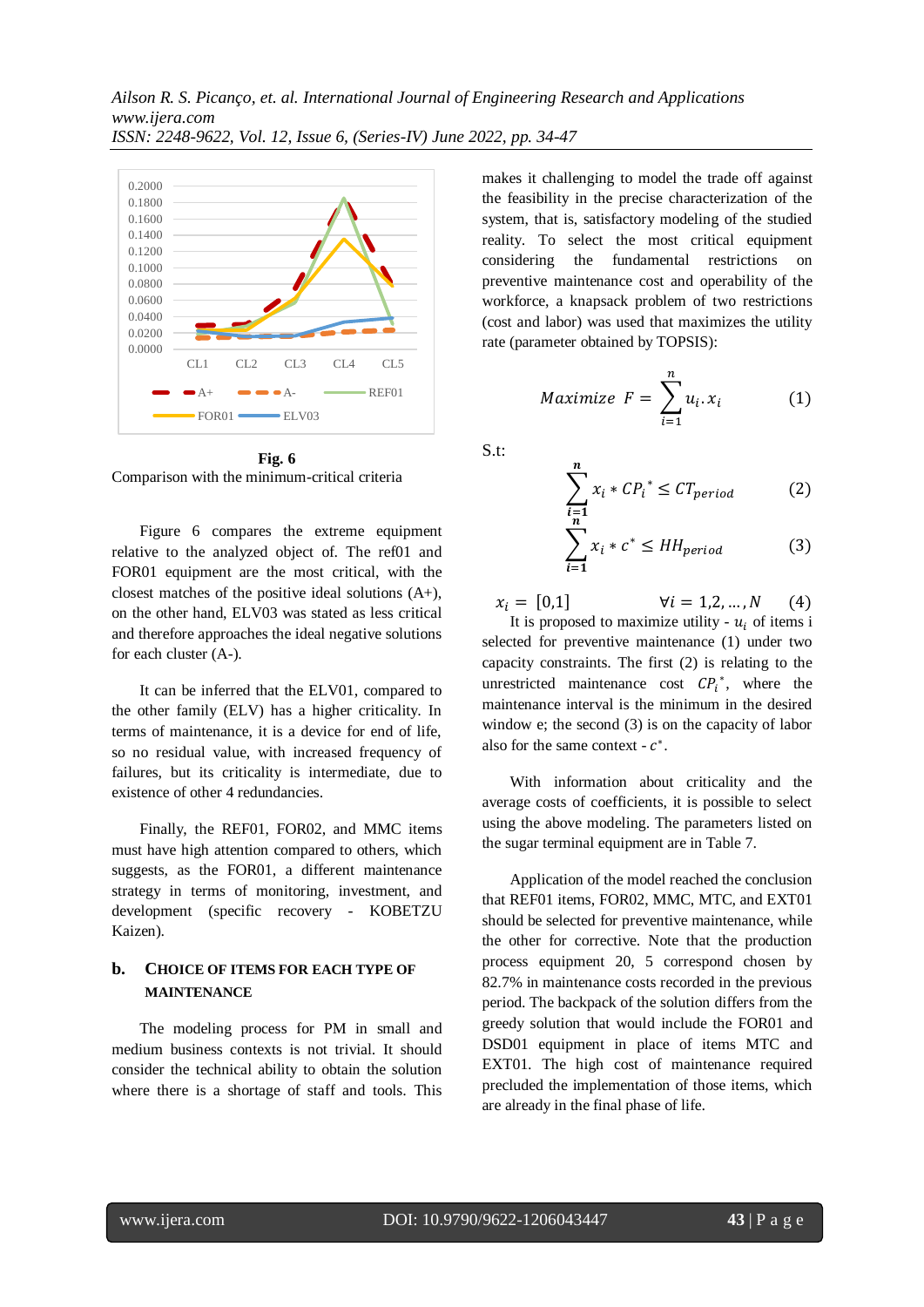*Ailson R. S. Picanço, et. al. International Journal of Engineering Research and Applications www.ijera.com*

| <b>Equipment (TAG)</b> | ELV01        | ELV02        | ELV03        | ELV04        | ELV <sub>05</sub> | <b>BAL01</b>      | <b>BAL02</b> | <b>BAL03</b> | <b>MTC</b>   | <b>MMC</b>   |
|------------------------|--------------|--------------|--------------|--------------|-------------------|-------------------|--------------|--------------|--------------|--------------|
| Ui                     | 0.20         | 0.08         | 0.08         | 0.08         | 0.09              | 0.15              | 0.13         | 0.13         | 0.22         | 0.25         |
| CP( <sub>S</sub> )     | 16666.67     | 233.33       | 233.33       | 233.33       | 233.33            | 433.33            | 283.33       | 283.33       | 266.67       | 400.00       |
| <b>Equipment (TAG)</b> | <b>RCK01</b> | <b>RCK02</b> | <b>FOR01</b> | <b>FOR02</b> | ROL <sub>01</sub> | ROL <sub>02</sub> | <b>EXT01</b> | <b>DSD01</b> | <b>DSD02</b> | <b>REF01</b> |
| Ui                     | 0.15         | 0.15         | 0.71         | 0.30         | 0.13              | 0.14              | 0.21         | 0.24         | 0.13         | 0.33         |
| CP(S)                  | 300.00       | 300.00       | 16666.67     | 233.33       | 250.00            | 250.00            | 133.33       | 400.00       | 116.67       | 166.67       |

*ISSN: 2248-9622, Vol. 12, Issue 6, (Series-IV) June 2022, pp. 34-47*

#### **Table. 7** Utility and costs of terminal equipment

#### **IV. CONCLUSION**

A combination of cognitive mapping with TOPSIS was shown to be satisfactory in the survey. Mapping helps in structuring complex problem, the PVF and criteria emerged. In turn, the TOPSIS made it possible to order equipment before its global criticality.

What is critical equipment? This question has no definitive answer. However, the work progresses with the use of cognitive mapping to bring a more holistic level of criticality for industrial maintenance function.

The approach advances that of [17], [37], [38] by inserting a considerably larger and more varied range of criteria, from several independent maintenance questions. While the paper addresses 3–5 criteria, the proposal uses 15 criteria, which were only possible to observe by structuring the cognitive mapping, given that it deals with the uncertainties of different perspectives and actors for the same problem.

[53] argues that for a consistent decision, the facilitator and the decision-maker can do a pairwise analysis of up to 7 criteria accurately. TOPSIS, in its ease of implementation and simplified mathematical scope, opens the analysis for more alternatives and criteria, which made the research execution feasible.

The research advances in relation to [5], as it addresses issues beyond the quantitative analysis of reliability and failure, presenting risk criteria, qualifying labor, and automation equipment. It advances in relation to [54] by presenting a greater set of criteria, which provides a greater horizontal view of maintenance. It approaches [37], because it also considers spare criteria, amortization, and stoppage, and maintenance costs.

Methods of multicriteria decision support are proposed with the interest of presenting a generalist proposal capable of being applied to several industrial segments. The ability to adapt to the individual characteristics of the production processes, aspects of decision-makers, and cultural and geographical peculiarities should be taken into consideration. The simplicity of applying the methods makes its implementation feasible in small and medium-sized enterprises, meeting the objectives and the research boundary conditions.

#### **Acknowledgements**

This study was financed in part by the Coordenação de Aperfeiçoamento de Pessoal de Nível Superior - Brasil (CAPES) - Finance Code 001.

#### **REFERENCES**

- [1] X. Yao, M. M. and E. Fernandez-Gaucherand, "Optimization of preventive maintenance scheduling for semiconductor manufacturing systems: models and implementation," *Proc. 2001 IEEE Int. Conf. Control Appl.*, pp. 407– 411, 2001.
- [2] A. Jayakumar and S. Asgarpoor, "Maintenance optimization of equipment by linear programming," *Probab. Eng. Informational Sci.*, pp. 183–193, 2006, doi: 10.1017/S0269964806060128.
- [3] R. Manzini, R. Accorsi, T. Cennerazzo, E. Ferrari, and F. Maranesi, "The scheduling of maintenance. A resource-constraints mixed integer linear programming model," *Comput. Ind. Eng.*, Jun. 2015, doi: 10.1016/j.cie.2015.06.006.
- [4] A. Ben Mabrouk, A. Chelbi, and M. Radhoui, "Optimal imperfect maintenance strategy for leased equipment," *Int. J. Prod. Econ.*, vol. 178, pp. 57–64, 2016, doi: 10.1016/j.ijpe.2016.04.024.
- [5] D. Wu, C. Yuan, W. Kumfer, and H. Liu, "A life-cycle optimization model using semimarkov process for highway bridge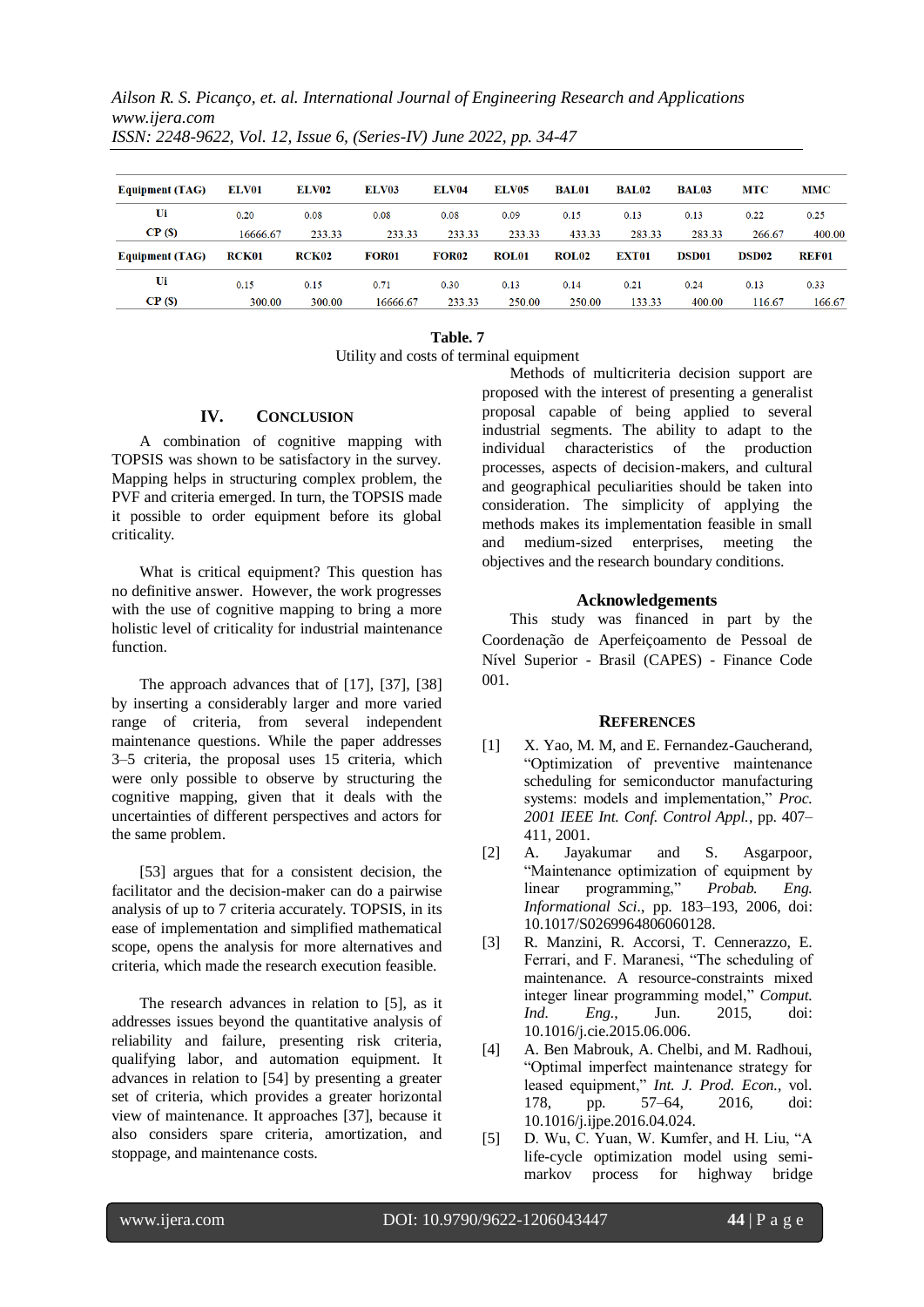*ISSN: 2248-9622, Vol. 12, Issue 6, (Series-IV) June 2022, pp. 34-47*

maintenance," *Appl. Math. Model.*, vol. 43, pp. 45–60, 2016, doi: 10.1016/j.apm.2016.10.038.

- [6] W. Wang, "An overview of the recent advances in delay-time-based maintenance modelling," *Reliab. Eng. Syst. Saf.*, vol. 106, pp. 165–178, Oct. 2012, doi: 10.1016/j.ress.2012.04.004.
- [7] S. M. Metwalli, M. S. Salama, and R. A. Taher, "Computer aided reliability for optimum maintenance planning," *Comput. Ind. Eng.*, vol. 35, no. 3–4, pp. 603–606, 1998, doi: 10.1016/S0360-8352(98)00169-7.
- [8] K. S. Moghaddam and J. S. Usher, "Preventive maintenance and replacement scheduling for repairable and maintainable systems using dynamic programming," *Comput. Ind. Eng.*, vol. 60, no. 4, pp. 654– 665, May 2011, doi: 10.1016/j.cie.2010.12.021.
- [9] W. Fan, R. Machemehl, M. Gemar, and L. Brown, "A stochastic dynamic programming approach for the equipment replacement optimization under uncertainty," *J. Transp. Syst. Eng. Inf. Technol.*, vol. 14, no. 3, pp. 76– 84, 2014, doi: 10.1016/S1570- 6672(13)60137-3.
- [10] F. Hnaien, F. Yalaoui, A. Mhadhbi, and M. Nourelfath, "A mixed-integer programming model for integrated production and maintenance," *IFAC-PapersOnLine*, vol. 49, no. 12, pp. 556–561, 2016, doi: 10.1016/j.ifacol.2016.07.694.
- [11] Z. Zhang, C. Jiang, G. G. Wang, and X. Han, "First and second order approximate reliability analysis methods using evidence theory," *Reliab. Eng. Syst. Saf.*, vol. 137, pp. 40–49, May 2015, doi: 10.1016/j.ress.2014.12.011.
- [12] L. Mkrtchyan, L. Podofillini, and V. N. Dang, "Bayesian belief networks for human reliability analysis: A review of applications and gaps," *Reliab. Eng. Syst. Saf.*, vol. 139, pp. 1–16, Jul. 2015, doi: 10.1016/j.ress.2015.02.006.
- [13] D. M. Barends, M. T. Oldenhof, M. J. Vredenbregt, and M. J. Nauta, "Risk analysis of analytical validations by probabilistic modification of FMEA.," *J. Pharm. Biomed. Anal.*, vol. 64–65, pp. 82–6, May 2012, doi: 10.1016/j.jpba.2012.02.009.
- [14] P. A. Scarf, "On the application of mathematical models in maintenance," *Eur. J. Oper. Res.*, vol. 99, no. 3, pp. 493–506, Jun. 1997, doi: 10.1016/S0377-2217(96)00316-5.
- [15] S. M. Metwalli, M. S. Salama, and R. A. Taher, "Computer aided reliability for

optimum maintenance planning," *Comput. Ind. Eng.*, vol. 35, no. 3–4, pp. 603–606, Dec. 1998, doi: 10.1016/S0360-8352(98)00169-7.

- [16] M. Bevilacqua and M. Braglia, "The analytic hierarchy process applied to maintenance strategy selection," *Reliab. Eng. Syst. Saf.*, vol. 70, no. 1, pp. 71–83, 2000, doi: 10.1016/S0951-8320(00)00047-8.
- [17] Z. Tan, J. Li, Z. Wu, J. Zheng, and W. He, "An evaluation of maintenance strategy using risk based inspection," *Saf. Sci.*, vol. 49, no. 6, pp. 852–860, 2011, doi: 10.1016/j.ssci.2011.01.015.
- [18] H. Lee and J. H. Cha, "New stochastic models for preventive maintenance and maintenance optimization," *Eur. J. Oper. Res.*, vol. 255, no. 1, pp. 80–90, 2016, doi: 10.1016/j.ejor.2016.04.020.
- [19] M. M. Zhang, P. Zhou, and D. Q. Zhou, "A real options model for renewable energy investment with application to solar photovoltaic power generation in China," *Energy Econ.*, vol. 59, pp. 213–226, 2016, doi: 10.1016/j.eneco.2016.07.028.
- [20] A. Bousdekis, N. Papageorgiou, B. Magoutas, D. Apostolou, and G. Mentzas, "A Proactive Event-driven Decision Model for Joint Equipment Predictive Maintenance and Spare Parts Inventory Optimization," *Procedia CIRP*, vol. 59, no. TESConf 2016, pp. 184– 189, 2017, doi: 10.1016/j.procir.2016.09.015.
- [21] J. Hu, Z. Jiang, and H. Liao, "Preventive maintenance of a single machine system working under piecewise constant operating condition," vol. 000, pp. 1–11, 2017, doi: 10.1016/j.ress.2017.05.014.
- [22] J. Hwan, M. Finkelstein, and G. Levitin, "On preventive maintenance of systems with lifetimes dependent on a random shock process," *Reliab. Eng. Syst. Saf.*, no. March, pp. 1–8, 2017, doi: 10.1016/j.ress.2017.03.023.
- [23] R. Moore, *Selecting the Right Manufacturing Improvement Tools*. Elsevier, 2007. doi: 10.1016/B978-075067916-9/50013-8.
- [24] K. A. Nguyen, P. Do, and A. Grall, "Joint predictive maintenance and inventory strategy for multi-component systems using Birnbaum's structural importance," *Reliab. Eng. Syst. Saf.*, vol. 168, no. May, pp. 249– 261, 2017, doi: 10.1016/j.ress.2017.05.034.
- [25] M. Rodrigues and K. Hatakeyama, "Analysis of the fall of TPM in companies," *J. Mater. Process. Technol.*, 2006, doi: 10.1016/j.jmatprotec.2006.03.102.
- [26] A. H. Bakri, A. R. A. Rahim, N. M. Yusof, and R. Ahmad, "Boosting Lean Production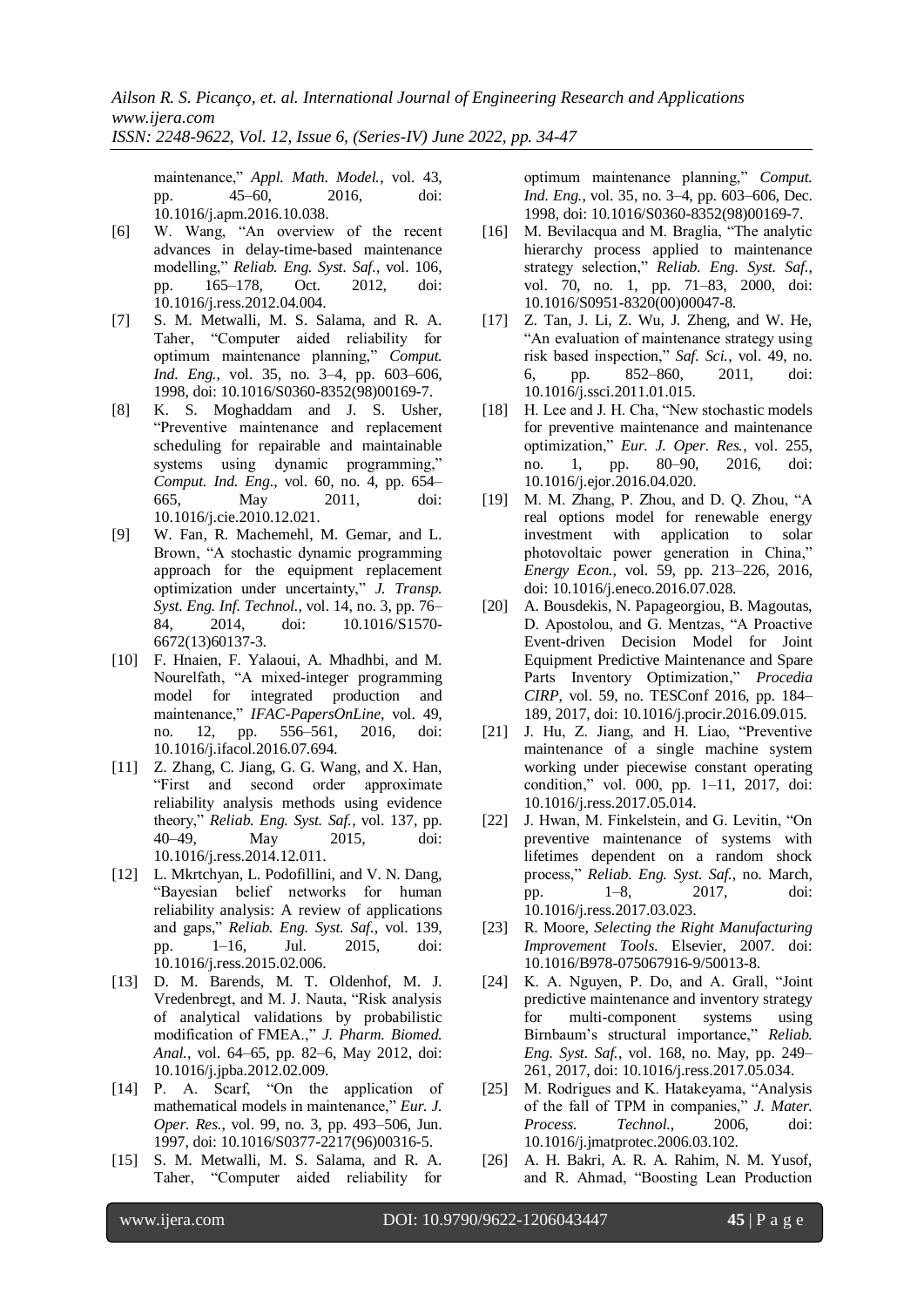via TPM," *Procedia - Soc. Behav. Sci.*, vol. 65, pp. 485–491, Dec. 2012, doi: 10.1016/j.sbspro.2012.11.153.

- [27] K. Mela, T. Tiainen, and M. Heinisuo, "Comparative study of multiple criteria decision making methods for building design," *Adv. Eng. Informatics*, vol. 26, no. 4, pp. 716–726, 2012, doi: 10.1016/j.aei.2012.03.001.
- [28] A. T. De Almeida, C. A. V. Cavalcante, M. H. Alencar, R. J. P. Ferreira, A. T. De Almeida-Filho, and T. V. Garcez, *Multicriteria and Multiobjective Models for Risk , Reliability and Maintenance Decision Analysis*. London: Springer, 2015. doi: 10.1007/978-3-319-17969-8.
- [29] R. A. Krohling *et al.*, "A bibliometric-based survey on AHP and TOPSIS techniques," *Expert Syst. Appl.*, vol. 4, no. Itqm, pp. 158– 181, 2017, doi: 10.1016/j.comnet.2016.04.012.
- [30] B. Roy and D. Vanderpooten, "The European school of MCDA: Emergence, basic features and current works," *Eur. J. Oper. Res.*, vol. 99, no. 1, pp. 26–27, 1996, doi: 10.1016/S0377-2217(96)00379-7.
- [31] M. Shafiee, "Maintenance strategy selection problem: an MCDM overview," *J. Qual. Maint. Eng.*, vol. 21, no. 4, pp. 378–402, 2015, doi: 10.1108/JQME-09-2013-0063.
- [32] A. Kelly, *Plant Maintenance Management Set*. Elsevier, 2006. doi: 10.1016/B978- 075066995-5.50030-8.
- [33] D. R. Zaions, "Consolidação da metodologia de Manutenção Centrada em Confiabilidade em uma planta de celulose e papel," Universidade Federal do Rio Grande do Sul, 2003.
- [34] A. M. Smith and G. R. Hinchcliffe, *RCM - Gateway Word Class Maintenance*. 2004.
- [35] L. Wang, J. Chu, and J. Wu, "Selection of optimum maintenance strategies based on a fuzzy analytic hierarchy process," *Int. J. Prod. Econ.*, vol. 107, no. 1, pp. 151–163, 2007, doi: 10.1016/j.ijpe.2006.08.005.
- [36] S. Zaim, A. Turkyılmaz, M. F. Acar, U. Al‐ Turki, and O. F. Demirel, "Maintenance strategy selection using AHP and ANP algorithms: a case study," *J. Qual. Maint. Eng.*, vol. 18, no. 1, pp. 16–29, 2012, doi: 10.1108/13552511211226166.
- [37] O. A. Makinde, K. Mpofu, and B. Ramatsetse, "Establishment of the best maintenance practices for optimal reconfigurable vibrating screen management using decision techniques," *Int. J. Qual. Reliab. Manag.*, vol. 33, no. 8, pp. 1239–

1267, 2016, doi: 10.1108/IJQRM-01-2016- 0004.

- [38] M. C. Carnero and A. Gómez, "Maintenance strategy selection in electric power distribution systems," *Energy*, vol. 129, pp. 255–272, 2017, doi: 10.1016/j.energy.2017.04.100.
- [39] F. Ackermann and C. Eden, "Strategic Management of Stakeholders: Theory and Practice," *Long Range Plann.*, vol. 44, no. 3, pp. 179–196, 2011, doi: 10.1016/j.lrp.2010.08.001.
- [40] J. Mingers and J. Rosenhead, "Problem structuring methods in action," *Eur. J. Oper. Res.*, vol. 152, no. 3, pp. 530–554, 2004, doi: 10.1016/S0377-2217(03)00056-0.
- [41] S. Nakajima, *Introduction to TPM: Total Productive Maintenance*. Productivity Press, 1988. [Online]. Available: https://books.google.com.br/books?id=XKc28 H3JeUUC
- [42] J. Fogliato Flavio e Ribeiro, *Confiabilidade e Manuten{ç}{ã}o Industrial*. Elsevier Brasil, 2009. [Online]. Available: https://books.google.com.br/books?id=\_GhSn uKRBtwC
- [43] R. Assis, *Apoio à decisão em Manutenção na Gestão de Activos Físicos*. Lisboa: Lidel, 2010.
- [44] E. Manzini, Riccardo; Regattieri, Alberto; Pham, Hoang; Ferrari, *Maintenance for Industrial Systems*, 1st ed. London: Springer, 2010.
- [45] A. K. Verma, A. Srividya, and D. R. Karanki, *Reliability and Safety Engineering*. 2010. doi: 10.1007/978-1-84996-232-2.
- [46] M. Lazzaroni, *Reliability engineering: basic concepts and applications in ICT*. 2011.
- [47] A. Salonen and M. Bengtsson, "The potential in strategic maintenance development," *J. Qual. Maint. Eng.*, vol. 17, no. 4, pp. 337– 350, 2011, doi: 10.1108/13552511111180168.
- [48] J. Kumar, V. K. Soni, and G. Agnihotri, "Impact of TPM implementation on Indian manufacturing industry," *Int. J. Product. Perform. Manag.*, vol. 63, no. 1, pp. 44–56, 2014, doi: 10.1108/IJPPM-06-2012-0051.
- [49] A. Birolini, *Reliability Engineering.*, 17th ed. London, 2014. doi: 10.5104/jiep1993.10.4\_2.
- [50] L. C. Delago, "Uma nova abordagem não supervisionada para atribuição de pesos em decisão multicritério," Universidade Estadual de Campinas, 2018.
- [51] K. Y. Ching-Lai Hwang, *Multiple Attribute Decision Making: Methods and Applications A State-of-the-Art Survey*, 1ed ed. Springer Berlin, Heidelberg.